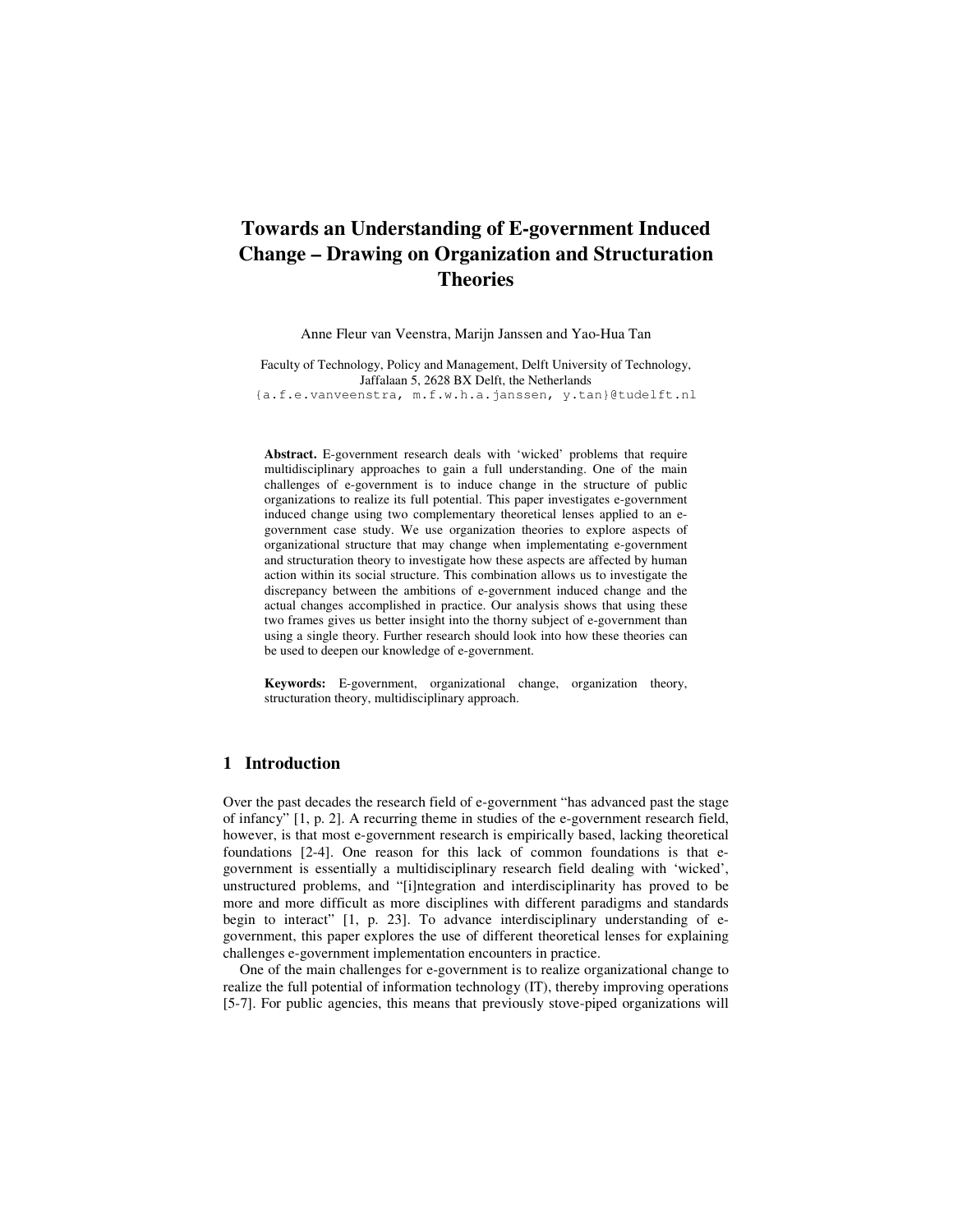need to break down the silos in which departments operate and change from hierarchical – vertically oriented – organizations into network-centric – horizontal – organizations [6]. However, empirical studies suggest that, in reality, the introduction of IT not often changes institutions and, rather, often reinforces current work practices and organizational structures [8-10]. This has resulted in a gap between the promises and actual realization of e-government induced change. This paper aims to understand this gap and to deepen our knowledge on how these organizations may reap the full benefits of e-government. E-government induced change is among the complex and unstructured research problems that have been mentioned to benefit from using a multidisciplinary approach [11]. To understand the differences between the objectives and promises of e-government induced change and its achievements in practice, we use two different theoretical strands.

One theoretical strand encompasses theories on organizational structure. Aspects of organizational structure and IT-induced change will be identified. The other strand of literature that is used is structuration theory. Structuration theory can be used to study the complexity of a change process by looking at it as the result of the duality of agency behavior and social structure. We will apply these two theoretical lenses to a case study in the Netherlands to see how they enhance our understanding of egovernment. This paper continues with introducing aspects of organizational structure. Then, structuration theory will be discussed. Next, the research approach of applying this combination of theories to a case study of e-government in the Netherlands is presented, followed by the case study description and its findings. Finally, we present conclusions and recommendations for future research.

## **2 Theories on organizational structure**

Since the emergence of the information society, networks and organizations adopting a network approach are on the rise [12]. Effective e-government also requires public organizations to adopt a network orientation [6], governed by interdependent relations that collaborate to achieve mutual benefits [13]. Traditionally, however, government organizations are organized as bureaucracies: functional hierarchies that are made up of stove-piped departments supported by fragmented information systems. Characteristics of bureaucracy include a specialization of labor, a hierarchy of authority, a system of rules limiting discretionary power of individuals and written records of activities. Although, according to Weber [14], bureaucracies represent the most efficient organizational form, nowadays, they are most often linked with concepts such as red tape and inefficient decision structures: "the very structures that ensure continuity and stability are major inhibitors of change" [6, p. 66]. To make a shift from a hierarchy to a network-oriented organization requires changes that will alter work practices and organizational structure. The increasing use of IT is generally considered as one of the main drivers of this shift in organizational structure. In this section we indentify from literature which organizational aspects likely change supporting e-government implementation.

Researching which organizational characteristics fit certain circumstances, Galbraith identified three characteristics of the structure of an organization under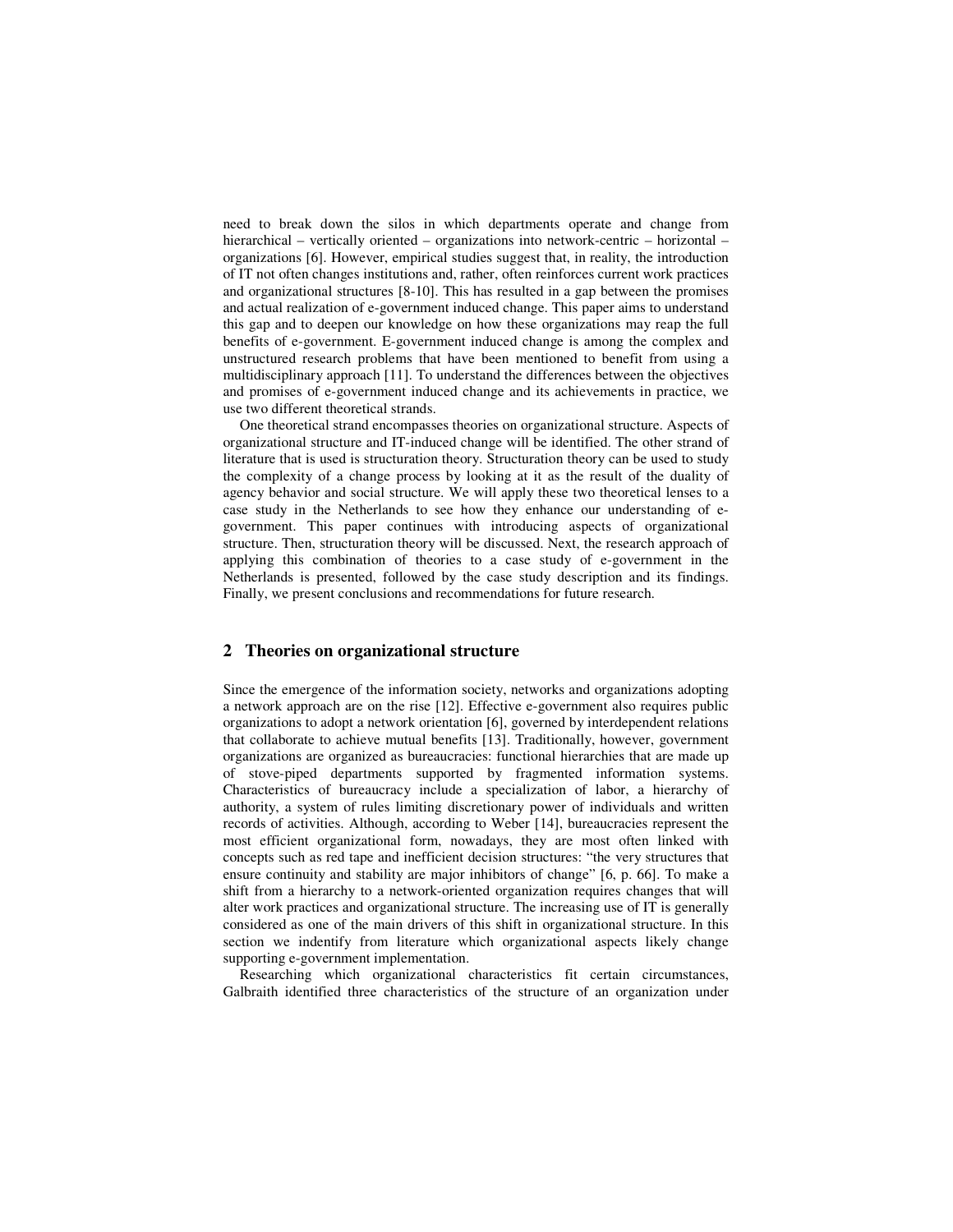uncertainty: rules and procedures, decentralization of decision making, and professionalization of the work force [15]. Another aspect of organizational structure is the (set of) mechanism(s) coordinating activities. Mintzberg distinguishes five different mechanisms defining five structures [16]. While informal coordination mechanisms are used in very simple as well as in very complex organizations, direct management is used in smaller organizations. As soon as organizations grow further, standardization is used as the main coordinating mechanism. Mintzberg distinguishes standardization of tasks, outputs and abilities. In addition to specialization of labor, centralization of decision-making and formalization of tasks, organizational size and coordination mechanism can, thus, be considered as aspects subject to change.

Next, we look at which of these may be changed to support e-government implementation. However, there are few conclusive studies on changes in organizational structure as a result of IT-implementation. IT has been said to change managerial structure by cutting out the middle management [17], thereby increasing centralization of decision-making [18]. Pfeffer and Leblecici, on the other hand, found that IT-implementation correlates with decentralization of decision-making while it negatively coincides with the degree of formalization of decision rules [19]. There is one main aspect that has been identified as determining organizational structure and being influenced by IT and that is the height of transaction costs.

*Transaction costs* are those costs involved in coordinating economic transactions. Among the factors influencing the height of the transaction costs are informationuncertainty and complexity, frequency of the transaction and asset specificity. When transaction costs are high it may make more sense to incorporate certain activities into the hierarchy, whereas when they are low, they may be best left to the market [20]. For a shift towards a network structure, lower transaction costs are, thus, considered a prerequisite – otherwise, activities may best be incorporated [14]. Transaction costs are widely found to decrease dramatically as a result of diminished asset specificity and complexity of product information [21]. IT, thereby, allows for room for outsourcing activities and further specialization of organizations into defining their core activities [22]. This, in turn, will affect the formation of networks of specialized organizations.

Yet another aspect of organizational structure is considered influential in determining change. Some claim that the structure of organizations may not be so much influenced by rational decisions or economic measures as held by the theories described in the previous section. DiMaggio and Powell explain the abundance of bureaucratic forms in organizations not as a result of them being the most efficient organizational structure, but as a result of a consensus on bureaucracy being the most common form of organizations [23]. Instead of the rationale organizations functioning in the most optimal form, these authors consider institutions to play a large role in determining organizational structure. *Institutions* are the formal and informal rules that constrain human economic behavior, such as actor behavior and interactions, legal rules and culture, values and attitudes. So far, IT has been observed to change institutions only indirectly [24-26].

Although much research has been done on how IT affects organizational structure, findings regarding which organizational aspects change are still inconclusive and sometimes contradictory. A second line of research is, therefore, used to further investigate the impact of IT on organizational aspects in practice.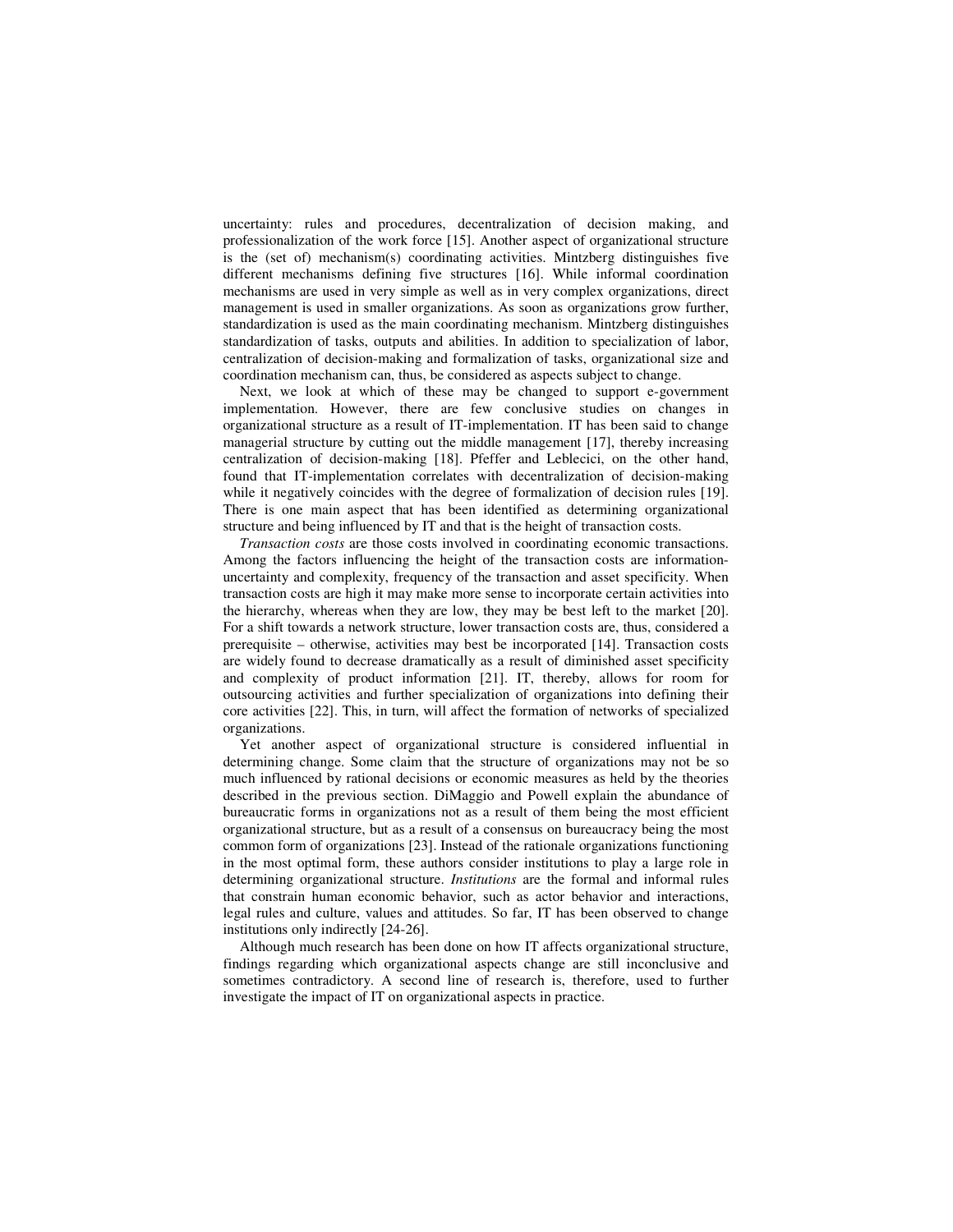# **3 Structuration theory**

The organization theories mentioned in the previous section incorporate an implicit teleological assumption that changes in structure occur as a result of purposeful actions, seeing change "as a repetitive sequence of goal formulation, implementation, evolution, and modification of goals based on what was learned" [27]. A different way of looking at organizational change is by taking a dialectic perspective [27, 28]. This perspective understands change, instead of as an objective, discernable sequence of action, as a mutually influential process of action and structure [27, 28]. Change occurs, in this view, as a result of human actions shaping social phenomena as well as them being shaped by social structure. Hence, this theory is referred to as structuration theory [29, 30]. The best-known work on structuration theory is that of the sociologist Anthony Giddens. In his view, structure is reproduced by ongoing human action either reinforcing or changing structure. At the same time, structure enables and constrains human action. "Thus, social phenomena are not the product of *either* structure *or* agency, but of both" [31, p. 129]. In Giddens' view structure and agency are a mutually constitutive duality and the two cannot be examined separately.

Many authors writing on information systems have used structuration theories to explain changes in organizations that occur as a result of implementing IT [31, 32]. These authors have both sought to apply the theory as well as extend it to fit studies of technology, something Giddens did not write about extensively [31]. Orlikowski, for instance, was concerned with understanding the role of the social structure in the adoption and use of IT "as a process of enactment" and extended theory to the domain of information systems [31, p. 404]. She distinguishes different forms of interplay between technology and structure, which she called the duality of technology. This duality can be conceptualized as follows:

"[T]echnology is physically constructed by actors working in a given social context, and technology is socially constructed by actors through the different meanings they attach to it and the various features they emphasize and use. However, it is also the case that once developed and deployed, technology tends to become reified and institutionalized, losing its connection with the human agents that constructed it or gave it meaning, and it appears to be part of the objective, structural properties of the organizations." [32, p. 406]

Others have sought to apply structuration theory to understand and explain the adoption of new information systems in practice [33-38], e.g. to study the influence of e-government policies on IT-systems or the use of prototyping in implementing a standard for data exchange. This type of changes affecting organizations share similarities to the type of phenomena Giddens aimed to understand, as "he was particularly interested in large-scale change episodes" [35, p. 3].

A concept worth mentionng for understanding how the processes of structuration and enactment takes place is *appropriation*, which refers to technology not being implemented in an organization in a predestined manner, but rather through ongoing human action [32, 37], appropriating technology "faithfully or unfaithfully" [31, p. 141]. Whether structure can be embodied in technology is, however, still contested; according to Giddens, structure cannot be *embedded* in technology, as, by his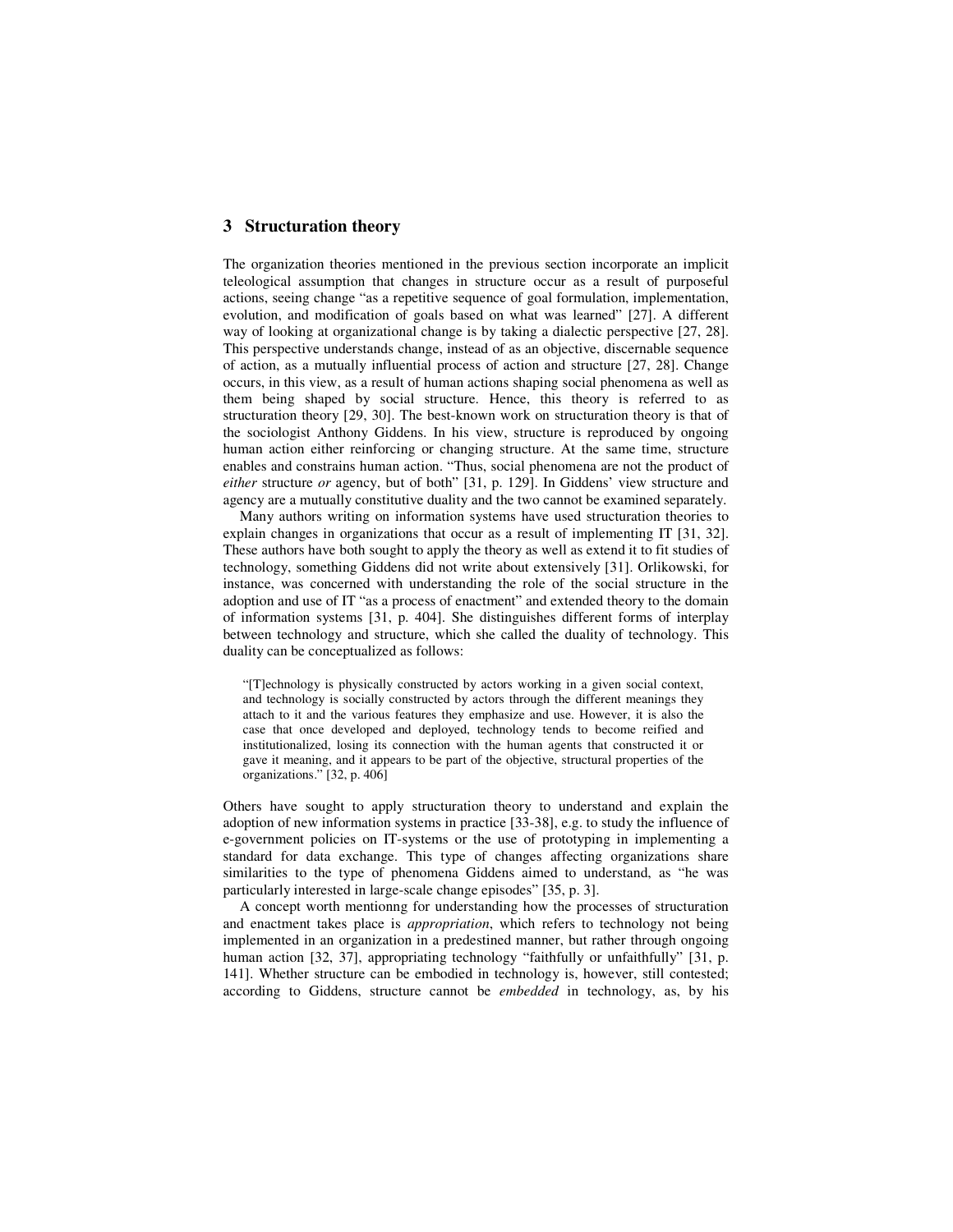definition, it cannot be separated from human action [31], but others hold that that "many institutions preserve structural "traces" in physical artifacts" [38, p. 585]. While this represents one part of the duality, the other part is represented by the use of technology as an enabling and constraining influence on the structuring of human action.

For explaining organizational change as a result of IT implementation, structuration theory holds that the social structure influences – through human action – IT development and implementation, as well as it, in turn, reinforces or transforms structure, again through human action. For e-government, this means that organizational change occurs as a result of IT changing work practices, and at the same time, IT-implementation is influenced by the social structure through the process of human action appropriating technology. Change is no longer an objective process that can be discerned and predicted by identifying forces that influence change, but it also needs to be looked at from a perspective of human action giving meaning to technology. Technology is, thereby, no longer *independently* influencing organizations and institutions, but it is, rather, produced by organizations and institutions through human action. In the same line, it is argued that e-government policies enact with public sector IT [39] by influencing information systems' functionalities. In practice, a result of the process of structuration is that changes of organizational structure often have unintended outcomes.

#### **4 Research method**

The basic premise of this paper is that the combination of both theoretical lenses presented in the previous sections will allow us to investigate e-government induced change by investigating changes in (aspects of) organizational structure. We use organizational theory to project expected changes and structuration theory to investigate how these changes take place in practice. To find out how these two theoretical lenses can be used to deepen our understanding to e-government, we examine a case study from the Netherlands. This case study concerns the adoption of the international financial reporting standard XBRL (acronym of eXtensible Business Reporting Language) for legally required financial reports of businesses. It is considered an appropriate case for investigating e-government induced change, as it captures the involvement of many stakeholders, new technologies and the need to change structures and adapt to new roles. Furthermore, a change in organizational structure was a specific goal of implementing the standard. Although one case study is generally considered to be insufficient for making generalizations [40], our objective is to explore the explanative power of these two theoretical strands in the field of e-government.

A retrospective view on the case was created by carrying out fifteen semistructured interviews over the course of January and February 2010. Such a perspective allows us to understand the forces and factors that were in place for realizing organizational change as well as how the process of change took place. The fifteen interviewees included three project managers of government organizations involved in implementing and maintaining the government infrastructure and systems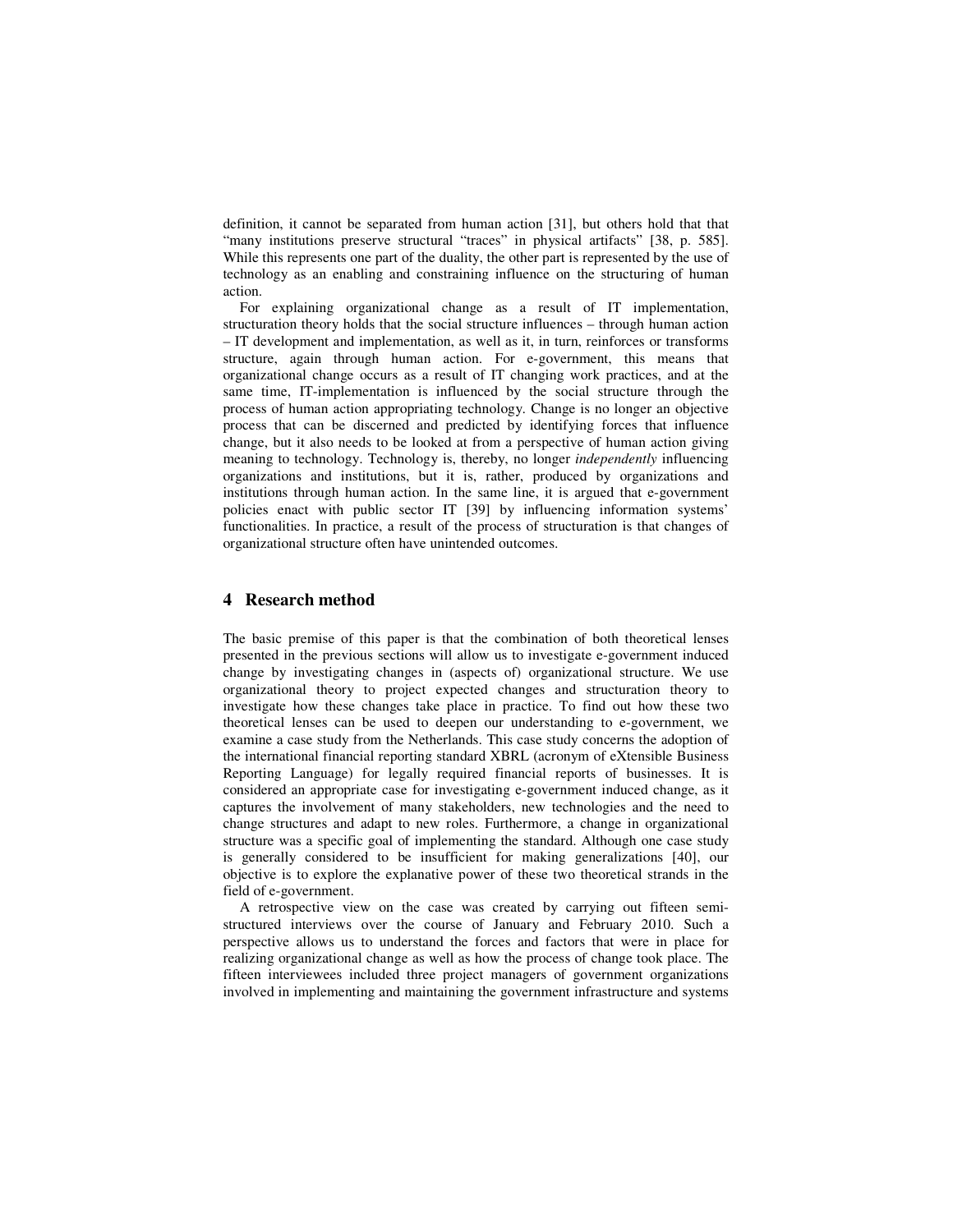for XBRL, five representatives of businesses from different sectors and varying size for understanding the user perspective, three accountants, two software companies developing software packages for financial reporting, and two banks that are currently implementing XBRL in their organizations. All interviews lasted between one hour and an hour and half. Most interviews were conducted by two researchers comparing results afterwards; some were conducted by one interviewer only.

To get new insight into the very process of e-government implementation, we investigate how aspects of organizational structure are influenced by IT-adoption and the process of structuration. Rather than trying to test hypotheses, the interviews were aimed at gathering qualitative data. We started out by asking about the objectives and intentions for implementing the standard and (if mentioned) for changing the organization. Using organization theory, we enquired after specific aspects of organizational structure, such as decision-making authority and the degree of standardization and how they are to be changed. Then, based on structuration theory, we formulated questions on how different actor groups appropriated and shaped IT and its implementation. We enquired after the values attached to the information system and the changes in work practices, and we set up a timeline of actions undertaken by different action groups influencing implementation of the standard that was adjusted after each interview. The purpose of these questions was to compare the intensions of implementation with the outcomes in practices. By using these two theoretical lenses at the same time, we sought to get greater insight into how egovernment implementation determines the structure of public organizations.

#### **5 Case study**

The introduction of the international XBRL standard in the Netherlands was set out to change the process of legally required financial reporting by businesses. Instead of all government agencies defining their own requirements for financial reports, a taxonomy was created to harmonize definitions used by the Dutch government in the financial domain. Furthermore, a common process infrastructure under development were to be used for submitting all financial reports. Although the XBRL standard can be used for financial reporting across many sectors, the current project set-up includes a few specific legally required reports: (profit) tax filing at the Inland Revenue Service (IRS), the submission of financial year reports at the Chamber of Commerce and the submission of data to the national bureau for statistics (CBS). The process infrastructure developed to facilitate data exchange consists of a unified gateway for bulk data to government information systems. While the current structure of organizations concerned with financial reporting can be defined as a hierarchical command-and-control situation in which the government agencies enforce their standards onto the market, XBRL implementation is expected to allow for the creation of value chains. As generating financial reports will be done using an open standard, organizations are able to innovate and new applications may emerge as well as new organizations developing new services. This likely results in a new situation in which government agencies remain in control of the interpretation of financial data and the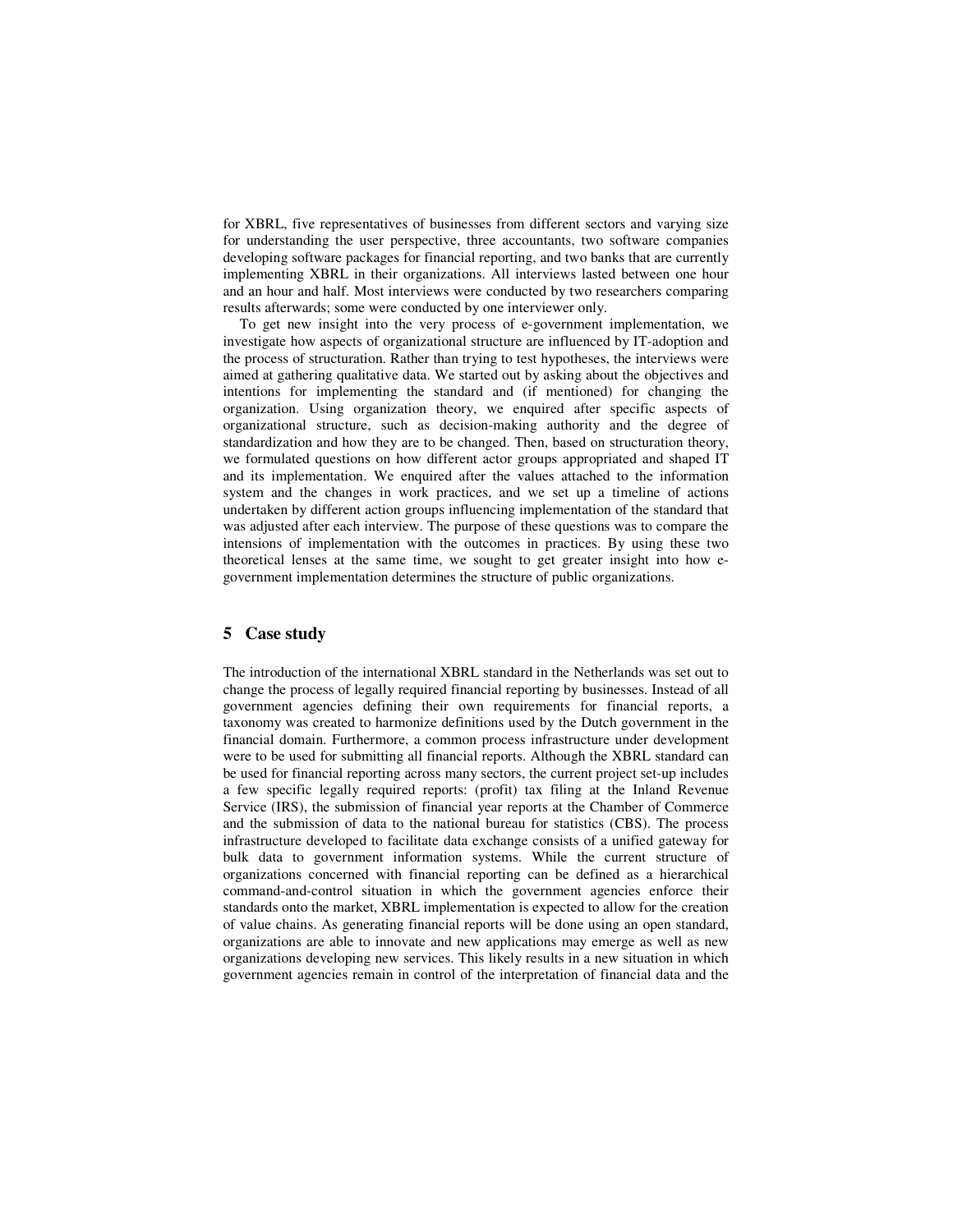decision-making process, but the process of creating reports will take place within a value chain that enables innovation.

Implementation of XBRL started in 2004 with the set-up of the Dutch Taxonomy project (NTP). This project set out to harmonize all definitions and items used by the government in the financial domain in their contact with businesses. Two years later, also a generic infrastructure project was carried out drawing up requirements for the functionalities necessary for a new process infrastructure for financial reporting based on XBRL. When both the development of the taxonomy and the process infrastructure requirements were published (first version) in 2006, three (semi-)public agencies (IRS, Chambers of Commerce and CBS) signed an agreement that they will implement XBRL. This agreement was also signed by representatives of businesses, accountants and software vendors to stimulate the use of XBRL for financial reporting. Then, as a result of political priorities, the project was appointed to contribute to the central government agenda to achieve a decrease of the administrative burden of businesses. In 2007, the central government estimates that around 350 million euro's worth of administrative tasks of businesses can be cut and around a million tax filings using XBRL will be achieved yearly by 2008. Also in 2007, the first versions of the process infrastructure developed for exchanging data based on XBRL are ready. It had been decided that it should be maintained by the central government IT maintenance agency (Logius) and from 2008 onward the old process infrastructure for financial data exchange based on XML is phased out slowly. Furthermore, a novel authentication mechanism is included in the process infrastructure (AuSP), a step that was not part of the process before.

In 2009, however, it appeared that none of the above mentioned goals were met or will be met any time soon. The administrative burden will not be diminished and few yearly reports or tax filings were submitted using XBRL. Furthermore, while the unified gateway is still under development, no new applications or service developments are emerging yet. Besides the objectives not being met, another problem encountered is that for filing profit taxes a local version of the taxonomy is implemented, thereby not complying with the international XBRL standard. The reason for this diverging standard is that it would be easier to implement, spurring adoption of XBRL in the future. Generally, businesses and government agencies claim that they are not yet ready for implementing the XBRL standard or for building an extension to the process infrastructure. They say that they are waiting for the central government to make decisions before they will invest. Therefore, in 2009 the project was handed over to Logius altogether and a steering group consisting of senior representatives of all Ministries involved was appointed. This means that instead of the expected value chains emerging, change and implementation is still policy-driven, carried out by the public sector. Although the emergence of value chains is still likely to happen eventually and organizations in the new situation work within a network, only limited changes to adjust to their new role in the network can be seen.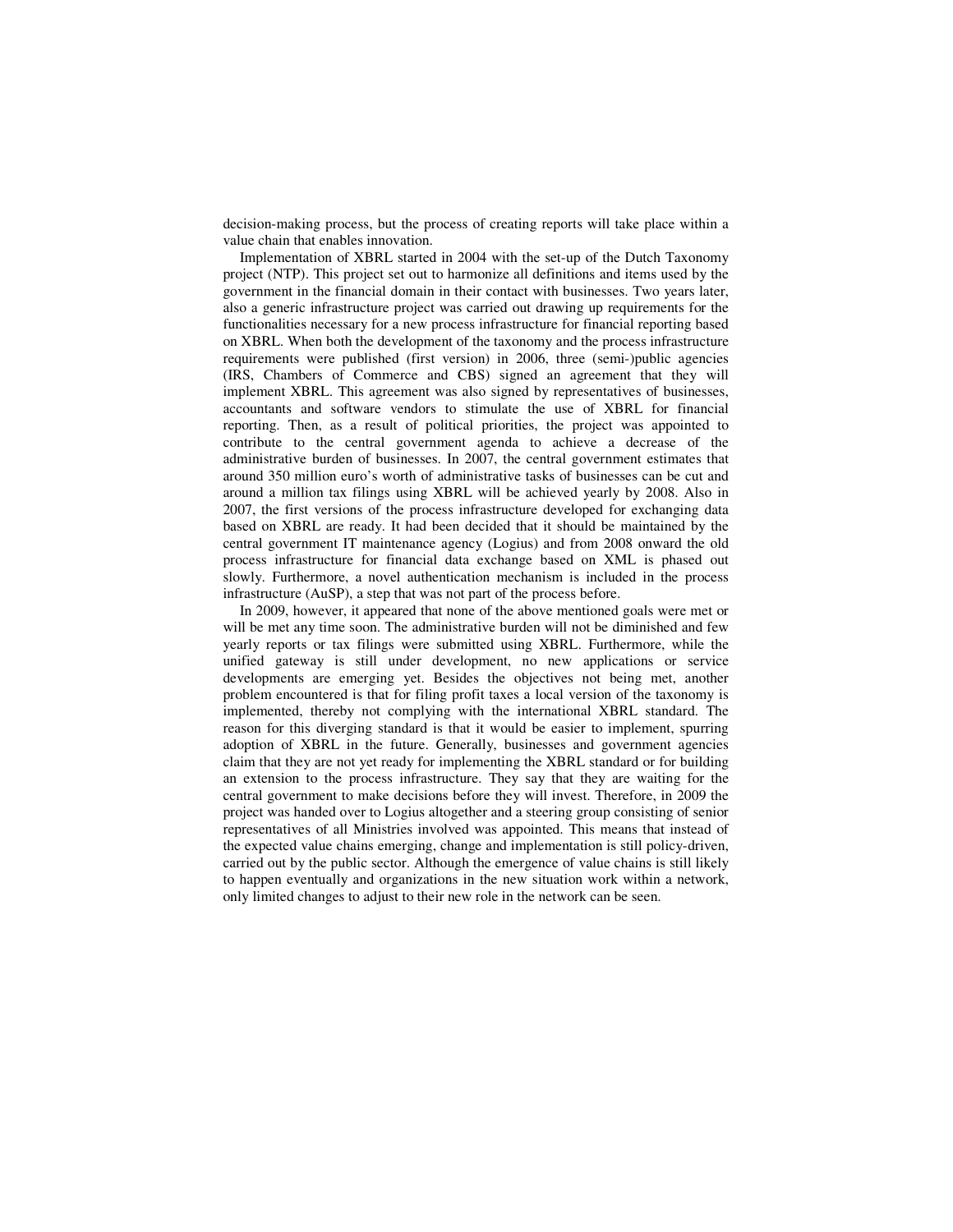# **6 Findings and discussion**

Based on the case study in the previous section, we now take a look at aspects of organizational structure and the process of change. Findings from the case study are summarized in Table 1. The factors from organizational theory are used to predict the type of organization structure that is expected to emerge. These are shown in the lefthand column. Some of these predictions proved to be correct, but most of them were not realized. Explanations based on structuration theory are shown in the right-hand column to explain why predictions from organization theory were (not) realized.

**Table 1.** Aspects of organizational structure predicted to change and their behavior as a result of the process of structuration.

| <b>Aspects</b><br>of                                                                                                                                                                                                                                                                                                           | organizational structure Degree of change as a result of process of                                                                                                                                                                                                                                                                                                                                                                                |
|--------------------------------------------------------------------------------------------------------------------------------------------------------------------------------------------------------------------------------------------------------------------------------------------------------------------------------|----------------------------------------------------------------------------------------------------------------------------------------------------------------------------------------------------------------------------------------------------------------------------------------------------------------------------------------------------------------------------------------------------------------------------------------------------|
| influenced by IT-implementation                                                                                                                                                                                                                                                                                                | structuration                                                                                                                                                                                                                                                                                                                                                                                                                                      |
| Standardization is likely to spur<br>the<br>emergence of a network structure as a result<br>of diminishing transaction costs through the<br>use of a single standard for financial<br>reporting (XBRL) as well as specialization<br>into core activities of organizations.                                                     | Network structure did not emerge, nor was<br>specialization<br>observed;<br>more<br>the<br>appropriation of technology results in the<br>creation of a diverging standard (for the<br>purpose of simplifying a single process),<br>reducing<br>degree<br>thereby<br>the<br>of<br>standardization across sectors and inhibiting<br>reduction of transaction costs.                                                                                  |
| The more transparent nature of standardized<br>reporting is likely to change the <b>authority</b><br>structure. Hierarchical levels will likely be<br>down<br>and<br>a greater<br>degree<br>of<br>cut<br>horizontalization is likely to emerge in the<br>chains of<br>specialized<br>of value<br>form<br>organizations.        | The authority structure was hardly changed,<br>only an additional control step was added, by<br>adding an extra step to the process: an<br>authorization functionality that requires<br>businesses to identify themselves in a way<br>that was not necessary before. Furthermore,<br>the steering committee did not have the<br>power to steer across organizations, as a<br>result of the current siloed structure.                               |
| Institutions (either a law or a common<br>practice) should spur and accelerate uptake of<br>the XBRL-standard and allowing for it to<br>spread throughout different sectors.                                                                                                                                                   | Appropriation of the new standard is unlikely<br>to take off as long as the government does<br>not set the right example and facilitate uptake<br>by firmly institutionalizing the standard in its<br>own work practices.                                                                                                                                                                                                                          |
| coordination mechanisms<br>The<br>main<br>changes from informal mechanisms (before<br>introduction of IT) to standardization of data<br>(previous data standards for each government<br>organization)<br>to<br>standardization<br>of<br>procedures (by standardizing all financial<br>reporting and they way it is exchanged). | A common data standard has emerged;<br>XBRL will become the one standard for<br>financial reporting. Before standardization<br>emerged, however, a long period of<br>negotiation took place on the scope of the<br>implementation, the maintenance structure<br>and the process architecture. For strategic<br>reasons, organizations still try to influence<br>these 'secondary' processes that are the<br>conditions for standardized reporting. |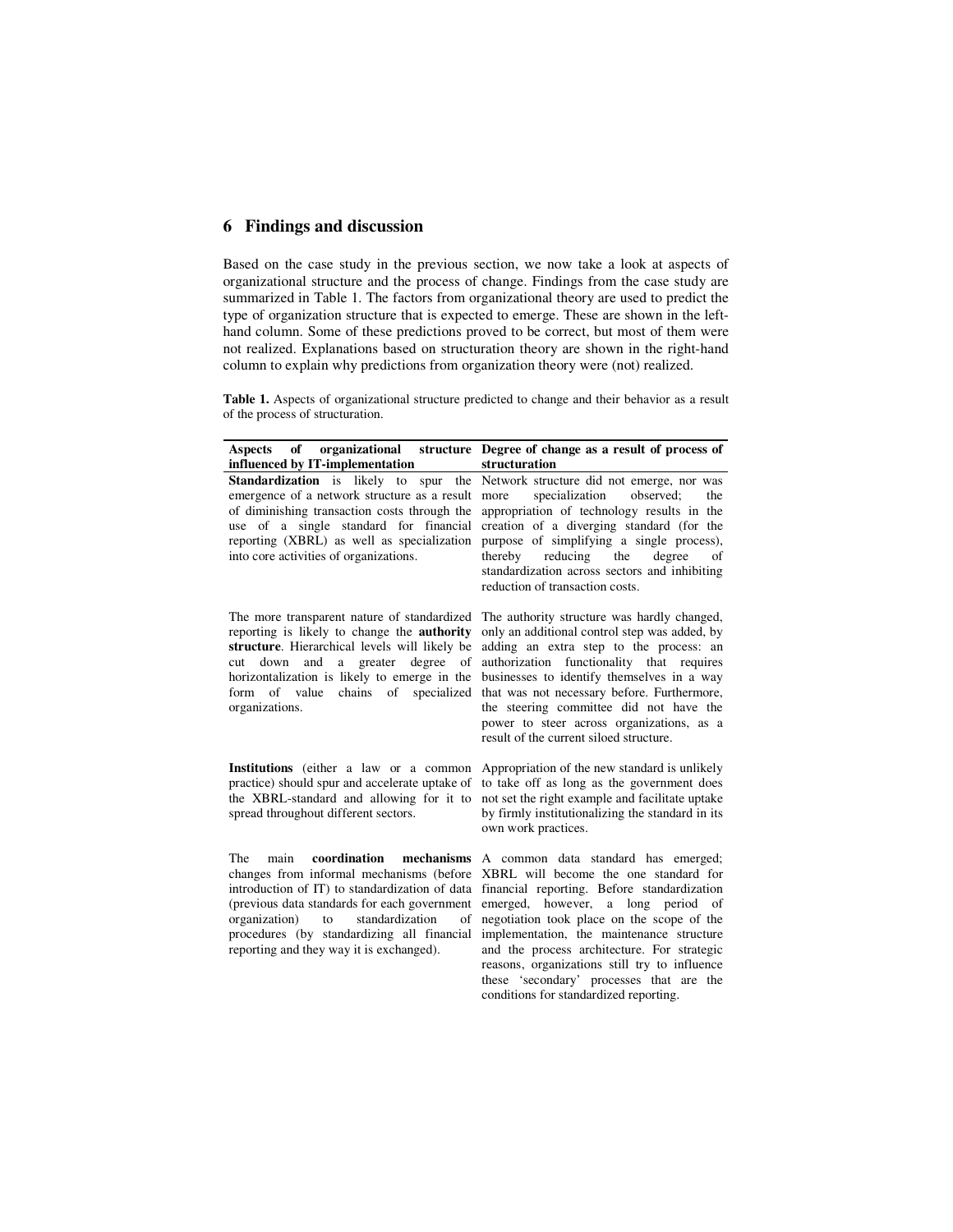|                                        | <b>Centrality of decision making</b> is likely to As long as the process infrastructure is not |
|----------------------------------------|------------------------------------------------------------------------------------------------|
|                                        | increase as a result of standardization. A fully implemented, this leaves room for             |
|                                        | central organization is in charge of decentralist forces and decision-making and               |
| maintenance as well as implementation. | individual agencies decide to use the                                                          |
|                                        | standard or not based on their own criteria, as                                                |
|                                        | happened in the case of the diverging                                                          |
|                                        | standard for profit taxes. At the same time,                                                   |
|                                        | the process of structuration has also led to a                                                 |
|                                        | central role of the government in                                                              |
|                                        | implementing XBRL.                                                                             |

The main driving force of implementation of the XBRL standard was its ability to enable the formation of value chains or value networks as a result of diminished transaction costs and a standardization of data exchange and procedures. New services, such as benchmarking, were expected to emerge on the basis of XBRL and the administrative burden of businesses was supposed to be decreased. In reality, however, most of the organizational structure remains as it is and very little of an emerging network structure can be observed yet; the central government still remains in control of the process and has even gained tighter control than before. As a result of tensions in the implementation process, this is currently endorsed by many of the parties involved. Even though all parties claim they are committed to the standard, in reality they do not change as a result of the promise of decreased transaction costs alone. Instead, they adhere to the current structure in which they operate and to which they are used. Businesses we interviewed said they would wait with adopting XBRL until it would become legally required (and thereby firmly institutionalized).

Coordination mechanisms in the past were mainly informal, involving all major stakeholders. Therefore, for the implementation process to be successful, appropriation will have to take place in a manner in which all parties are involved in the decision-making process and a solution will need to be acceptable to all actors having the power to block the implementation process. In the future, the far-reaching implementation of the XBRL standard will give rise to new types of coordination mechanisms as tasks will be shifted towards the maintenance of the taxonomy and a standardization of procedures is likely to emerge. This can be seen as the second part of Orlikowski's duality, where the use of technology in human action shapes renewed social structure. The case study shows that the lack of collaboration among stakeholders is part of the siloed social structure at the start of the implementation which reinforces the existing social structure instead of resulting in change, as decision makers are not allowed to take decisions concerning multiple organizations. This can also explain why the elements developed are optimized within their own organizational context, but could not be integrated as dependencies between these elements were not addressed.

Factors determining organizational structure that were relevant in this case study most often led to different outcomes than predicted by organizational theory. Using structuration theory, we gained insight in the change process where enactment and appropriation of technology leads to different outcomes as a result of the mutual influence of human action and social structure. At the same time, we did not find evidence that the changes in the aspects of organizational structure that were identified may never become reality. By the time e-government implementation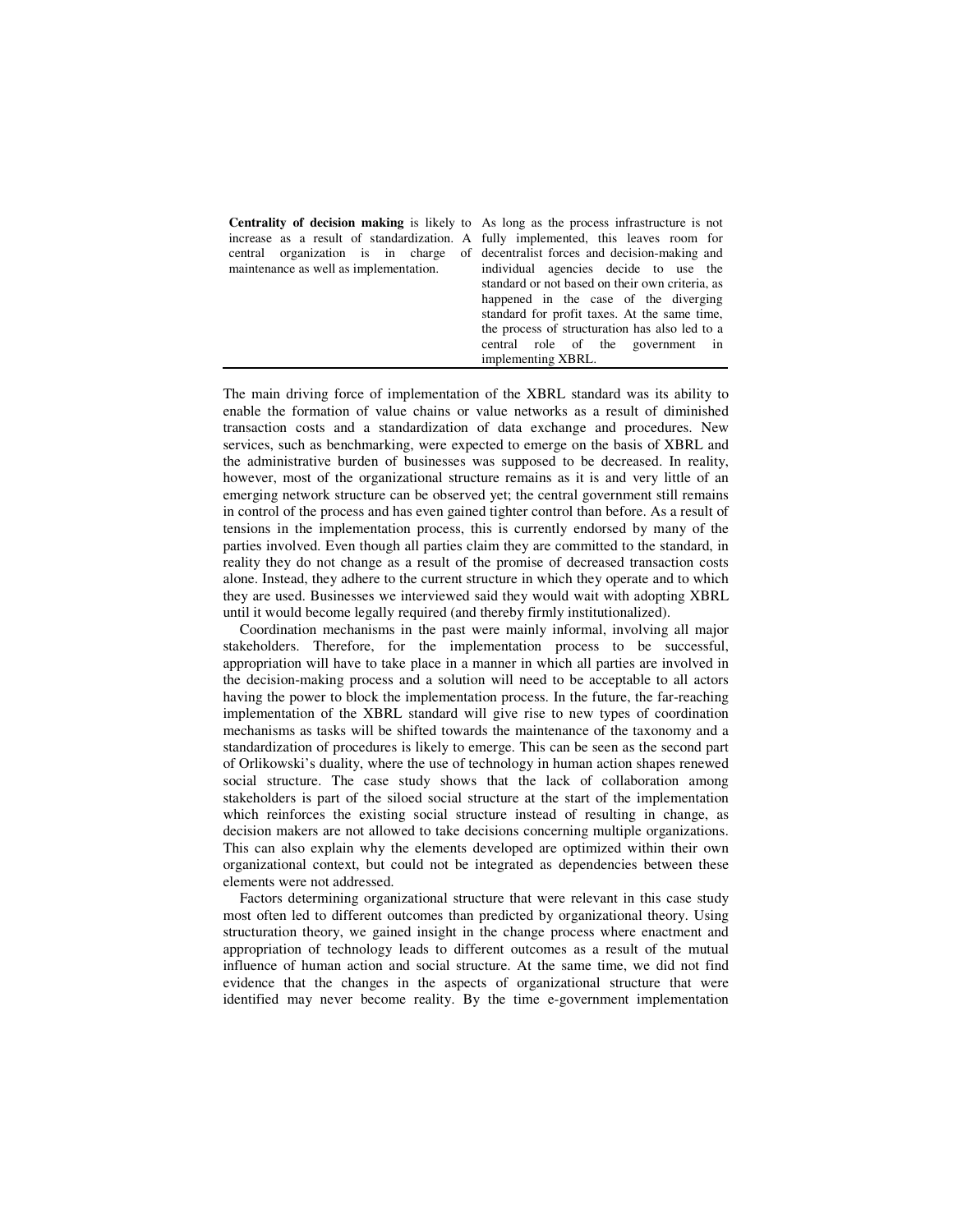becomes part of the social structure, it may well be possible that a greater degree of horizontalization emerges. Thus, we found structuration theory to be powerful in explaining outcomes of government induced change that is enabled and constrained by human action within its social structure and, thereby, powerful for explaining individual cases. At the same time we found that it cannot be used to make any general predictions concerning changes in organizational structure like organizational theory may well be able to.

Therefore, we suggest that further research focuses on combining both theoretical strands to deepen our understanding of how e-government induced change takes place in practice, as well as to be able to make better predictions on how this change will occur. Our case study research shows that using the combination of these two complementary theoretical lenses explains better the practice of e-government implementation than using one theoretical strand. By investigating how the forces influencing e-government induced change identified from organization theory interfere with the process of structuration, we are able to give some explanation on why the achievements of e-government lag behind the objectives and promises. Further research should find out whether these theoretical lenses can also be applied to other e-government implementation processes. A limitation of this research is that a retrospective view was created instead of carrying out a longitudinal study. While this did not hinder our purpose of determining the power of these two theories, we suggest to use a longitudinal approach in further research on e-government implementation.

#### **7 Conclusion**

E-government implementation requires organizational change to realize its full potential by changing public organizations from hierarchies into having a networorientation. Change in public organizations, however, is a complex and unpredictable process. Current literature on e-government is trying to grasp the complexity of the matter and is in search for multidisciplinary approaches for further investigations. This paper explores the gap between the promises and achievements of e-government induced change. Using two complementary theoretical lenses, we investigate how they can be used to gain greater insight in this gap. We combine organization and structuration theory by using the former category to identify how aspects of organizational structure change under influence of IT and the latter to be able to explain the working of these factors under the process of structuration. This allowed us to investigate the differences between the outcomes of change and the objectives of the change process.

By investigating a case study of e-government implementation in the Netherlands we found that while organization theories are useful for predicting change, they often fail to give insight into why certain predictions do not materialize. And while structuration theory can explain how IT shapes and is shaped by human action within its social structure, it does not allow generalizations to be made on the use of IT in the public sector. In our case study we saw the promised decrease of transaction costs severely curbed by a social structure unable to understand or materialize this decrease and, instead, decided to diverge from the design to meet the project deadline. The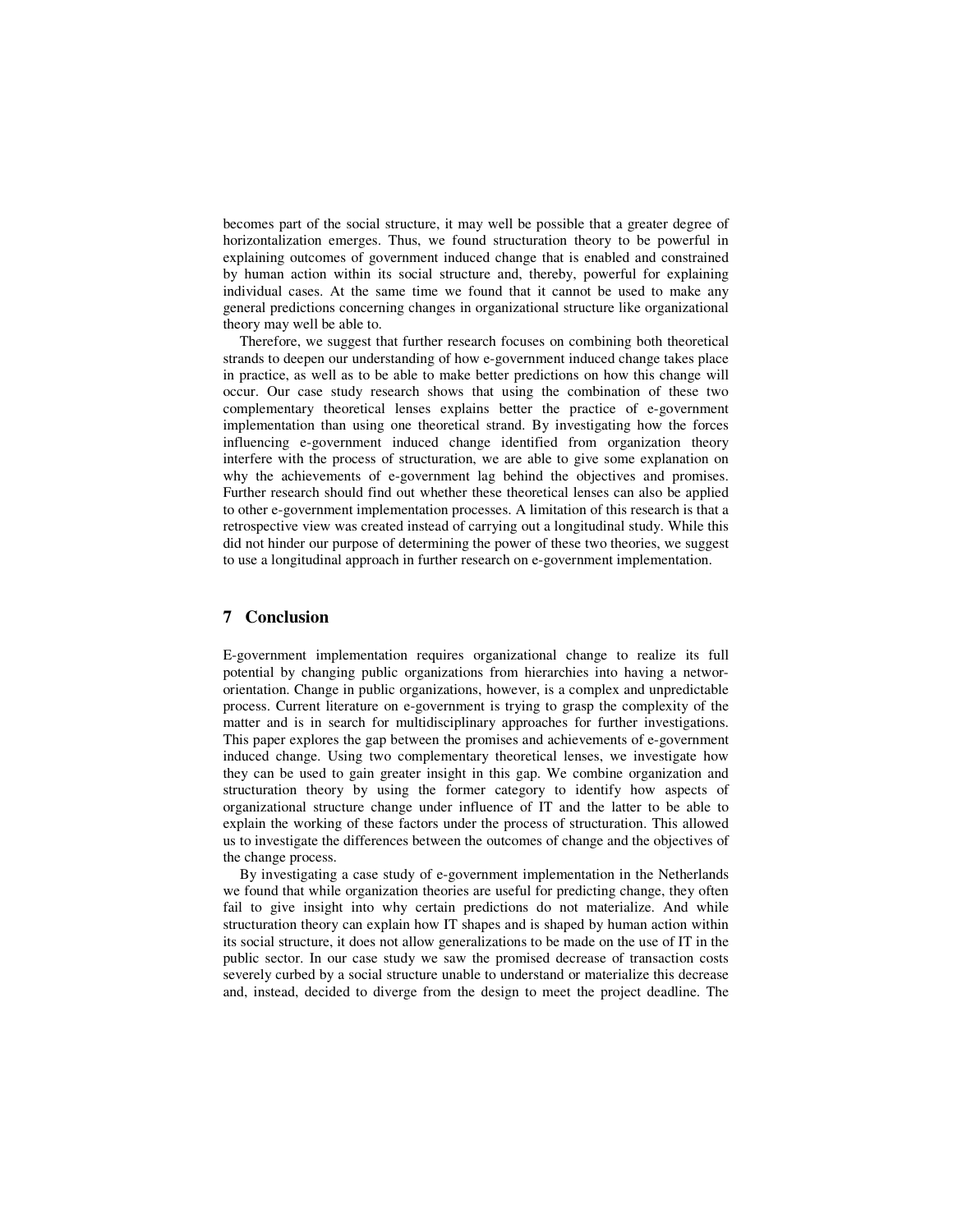process of appropriation, in this case, led to the adoption of different technologies, instead of to a greater degree of standardization as expected by organization theory. We, therefore, conclude that combining these theories can be used to deepen our understanding of the challenges e-government implementation encounters in practice.

## **References**

- 1. Scholl, H.J.: Electronic Government: A study Domain Past its Infancy. In: Scholl, H.J. (ed.): Electronic Government: Information, Technology and Transformation. M.E. Sharpe, Armonk (2009)
- 2. Heeks, R., Bailur, S.: Analyzing e-government research: Perspectives, philosophies, theories, methods, and practice. Government Information Quarterly 24, pp. 243--265 (2007)
- 3. Gronlund, A., Horan, T.A.: Introducing e-Gov: History, Definition, and Issues. Communications of the Association for Information Systems 15, pp. 713--729 (2005)
- 4. Yildiz, M.: E-government research: Reviewing the literature. limitations, and ways forward. Government Information Quarterly 24, pp. 646--665(2007)
- 5. Gregor, S., Martin, M., Fernandez, W., Stern, S., Vitale, M.: The transformational dimension in the realization of business value from information technology. Journal of Strategic Information Systems 15, pp. 249--270 (2006)
- 6. Bannister, F.: Dismantling the silos: extracting new value from IT investments in public administration. Information Systems Journal 11, pp. 65--84 (2001)
- 7. Hazlett, S.-A., Hill, F.: E-government: the realities of using IT to transform the public sector. Managing Service Quality 13, pp. 445--452 (2003)
- 8. West, D.M.: E-Government and the Transformation of Service Delivery and Citizen Attitudes. Public Administration Review 64, pp. 15--27(2004)
- 9. Fountain, J.E.: Building the virtual state: information technology and institutional change. Brookings Institution Press, Washington, D.C. (2001)
- 10.Kraemer, K., King, J.L.: Information Technology and Administrative Reform: Will E-Government Be Different? International Journal of Electronic Government Research 2, pp. 1--20 (2006)
- 11.Scholl, H.J.: Central research questions in e-government, or which trajectory should the study domain take? Transforming Government: People, Process and Policy 1, pp. 67--88 (2007)
- 12.Castells, M.: The Rise of The Network Society. Blackwell Publishing (2000)
- 13.Powell, W.W. (ed.): Neither Market nor Hierarchy: Network Forms of Organization. Sage Publications, London (1991)
- 14.Weber, M.: Wirtschaft und Gesellschaft, Tubingen (1972)
- 15.Galbraith, J.: Designing Complex Organizations. Addison-Wesley, Reading, MA (1973)
- 16.Mintzberg, H.: Structure in Fives: Designing effective organizations. Prentice Hall Business Publishing, New Jersey (1983)
- 17.Leavitt, H., Whisler, T.L.: Management in the 1980s. Harvard Business Review 36, pp. 41-- 48 (1958)
- 18.Schwarz, G.M., Brock, D.M.: Waving hello or waving good-bye? Organizational change in the information age. The International Journal of Organizational Analysis 6, pp. 65--90 (1998)
- 19.Pfeffer, J., Leblebici, H.: Information Technology and Organizational Structure. The Pacific Sociological Review 20, pp. 241--261(1977)
- 20.Williamson, O.E.: Markets and Hierarchies: Analysis and Antitrust Implications. Free Press, New York (1975)